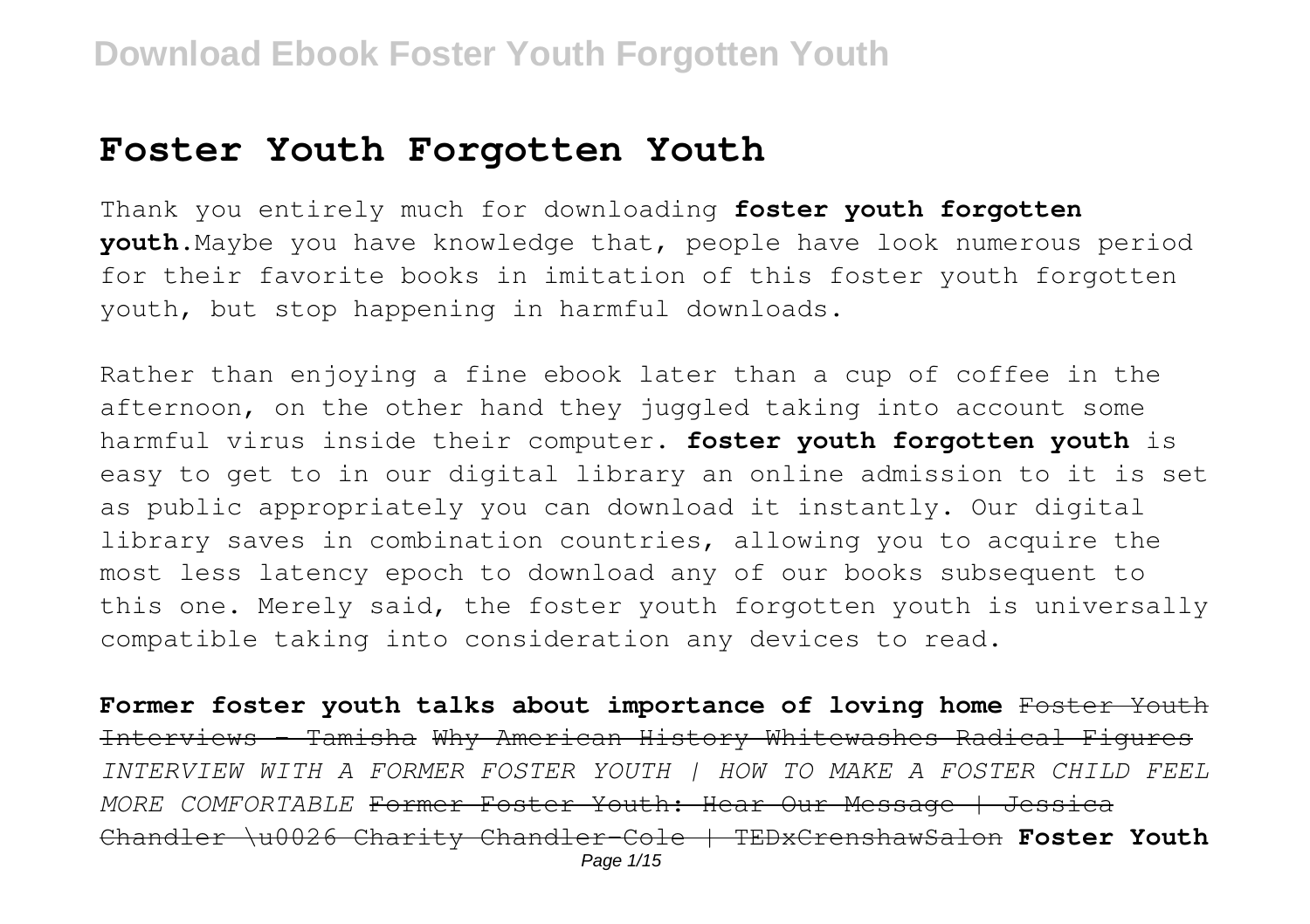#### **and Education Conference** Foster Youth and Resilience

Webinar: Addressing the Educational Needs of Children and Youth in Foster Care The Voice of the Forgotten Generation (Foster Youth) *Foster Care's Invisible Youth* Foster Care's Invisible Youth (Full Episode) Voice of Youth: Supporting Adolescents in Foster Care (1 of 8) *SB12 Learning Community Supporting College Access for Foster Youth (Webinar) Relationships Matter for Youth 'Aging Out' of Care: Project Video* Youth voices: Life after foster care - Full length version *Fostering Hope - The foster care system and youth mental health* 2019 Just in Time for Foster Youth*Sexual Exploitation of Foster Youth* Reggie Advice to Foster Youth Promoting Well-Being and Normalcy for Foster Youth Foster Youth Forgotten Youth Preserving eligibility for foster care benefits will protect a vast amount of foster youth from losing essential safeguards, such as guaranteed housing, food access, and assistance with pursuing college or workforce opportunities. Accordingly, this reform will also require the temporary suspension of school, program, and work requirements.

The Forgotten Students: COVID-19 Response for Youth and ... Tiffany Haddish is giving back to foster youth in California with a new paid internship program that will begin in the summer of 2021.. On Tuesday, Dec. 15, she announced the program in ...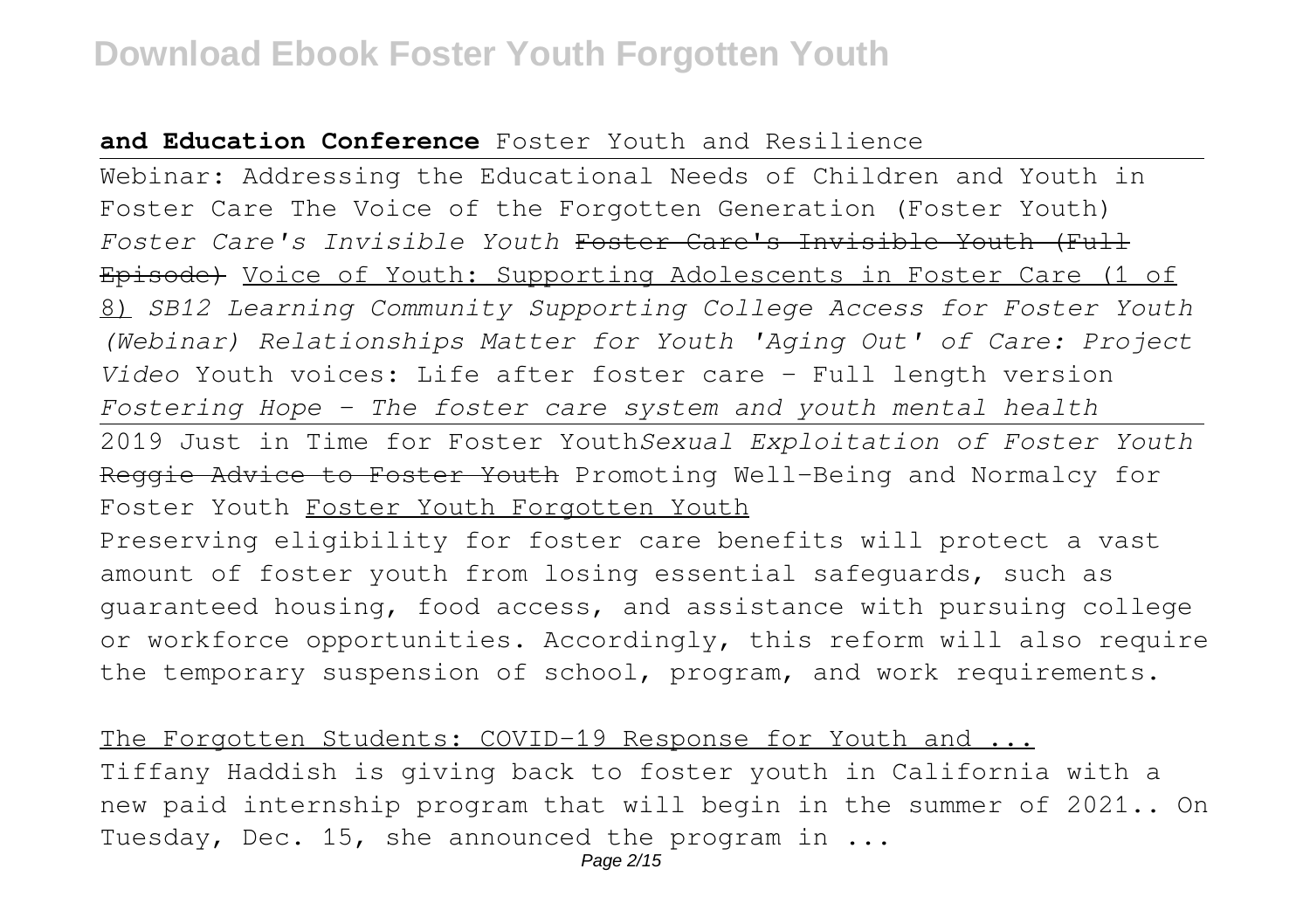Tiffany Haddish Launches She Ready Internship Program For ... NEW YORK, Sept. 23, 2020 /PRNewswire/ -- Organizers for "The Forgotten Children's March, A March for Black Foster Youth" announced today their official March + Rally to take place on Saturday,...

The Forgotten Children's March, A March for Black Foster ... Ron Schneider was the only foster parent present at The Forgotten Children's Youth March from Brooklyn Borough Hall to ACS in Lower Manhattan.

New York Marches to Ensure Black Foster Youth Aren't Forgotten Bookmark File PDF Foster Youth Forgotten Youth Response for Youth and ... Download Free Foster Youth Forgotten Youth of Youth Friends of Youth is a non-profit organization that provides services for youth and their families. Services include drug and alcohol treatment programs, counseling, foster care program, parenting classes, and teen

#### Foster Youth Forgotten Youth - Bit of News

diverse youth in foster care in new york city, and pilot-testing the survey instrument, was executed by the division of gender, sexuality and health in the department of Psychiatry at columbia university.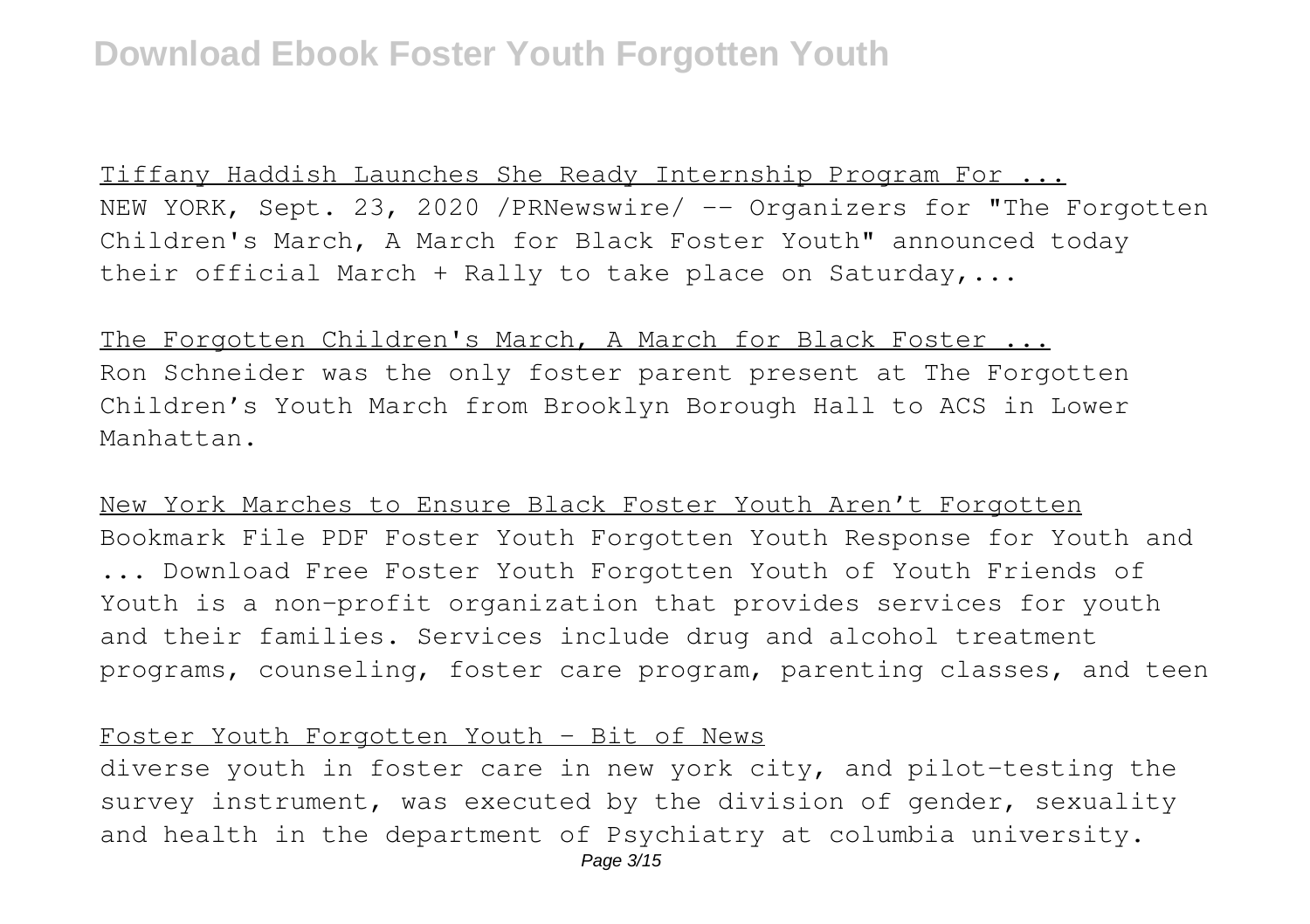implementation of the survey was conducted by westat. this involved cognitive testing of survey

#### Experiences and Well-Being of Sexual and Gender Diverse ...

(The Center Square) — Many more Washington foster youth are living in a hotel room or a welfare office amid the COVID-19 pandemic and a dwindling number of willing foster parents. The news comes from a report written by ombudsman Patrick Dowd who found that out-of-home placements have climbed to 1,800 in 2020—up from just 120 in 2015.

Report: More Washington foster youth living in hotels ... Researchers at the University of Illinois determined that youth with at least one group home placement are 2.5 times more likely to become delinquent than youth in other foster placements, and that those who have experienced trauma are at greater risk for further physical abuse when placed in group homes versus family homes.

The Forgotten Children of Texas: Uninvestigated Abuse of ... Child welfare advocates are now reiterating earlier calls to allow youth to stay in foster care beyond 21, as at least nine other states and New York City have already done. State Sen. Velmanette Montgomery sponsored legislation in June that would put in place a six-month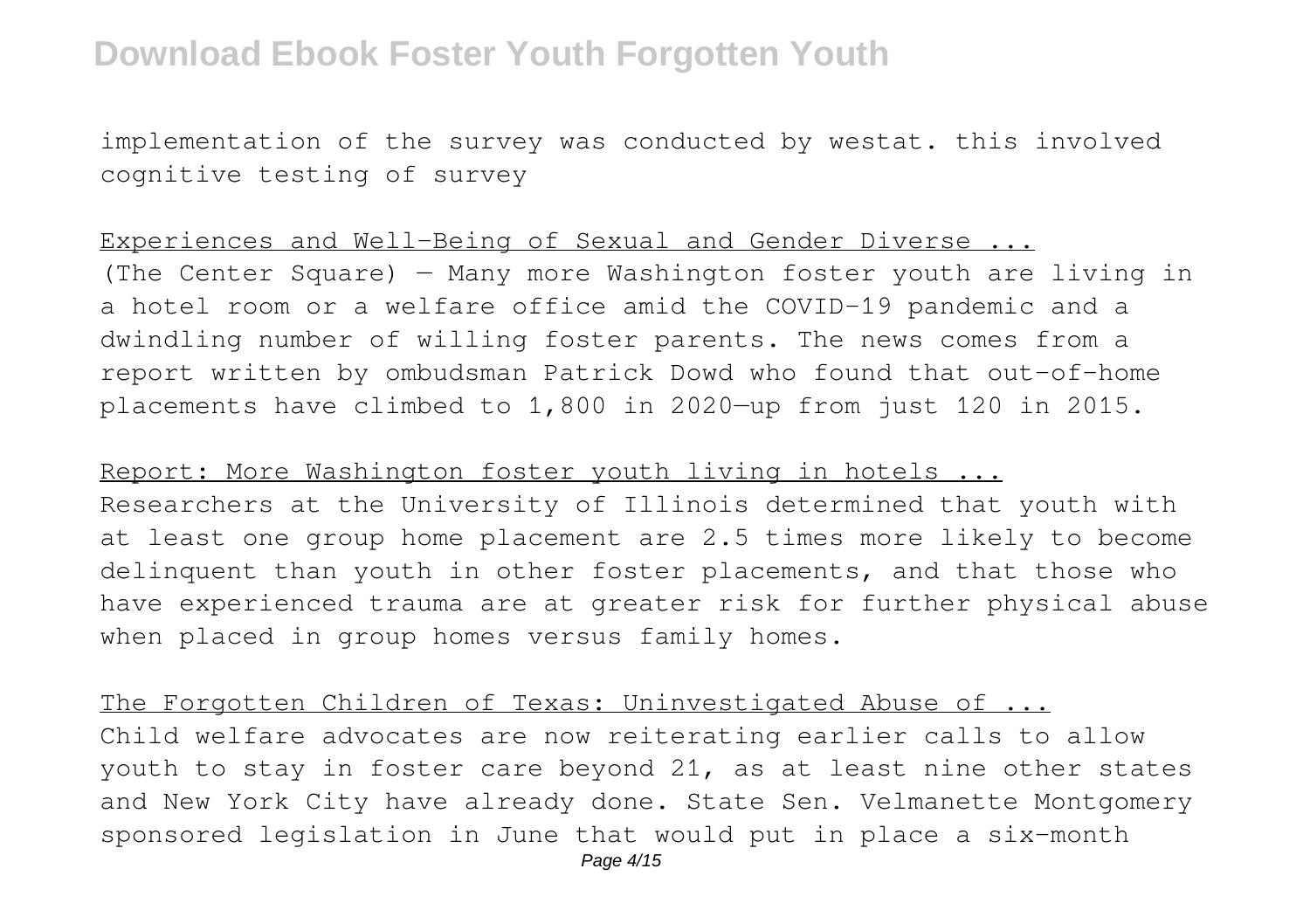moratorium on aging out of foster care and allow some youth to stay  $w + h$ 

The struggle to help youth aging out of foster care in New ... Foster Youth Services Coordinating Program (FYSCP) Supports academic achievement, attendance, and positive school behaviors of foster youth attending school in SFUSD. Click Here Huckleberry Youth Programs. Runaway Youth + 24/hr Hotline: (415) 621 - 2929. Click here for site

#### Foster Youth Resources | SFUSD

Read PDF Foster Youth Forgotten Youth The event will kick off at Brooklyn Borough Hall located at 209 Joralemon St, Brooklyn, NY 11201.With NYC demonstrations and protests ensuring that ... New York Marches to Ensure Black Foster Youth Aren't Forgotten The Forgotten Children's March, A March for Black Foster Youth

#### Foster Youth Forgotten Youth - mitrabagus.com

"Foster youth have survived a lifetime of uncertainty before and after entering foster care. The serious health challenges and economic downturn brought by the COVID-19 pandemic have merely exacerbated existing challenges faced by the approximately 424,000 children in the foster care system and the more than 20,400 young adults who 'age out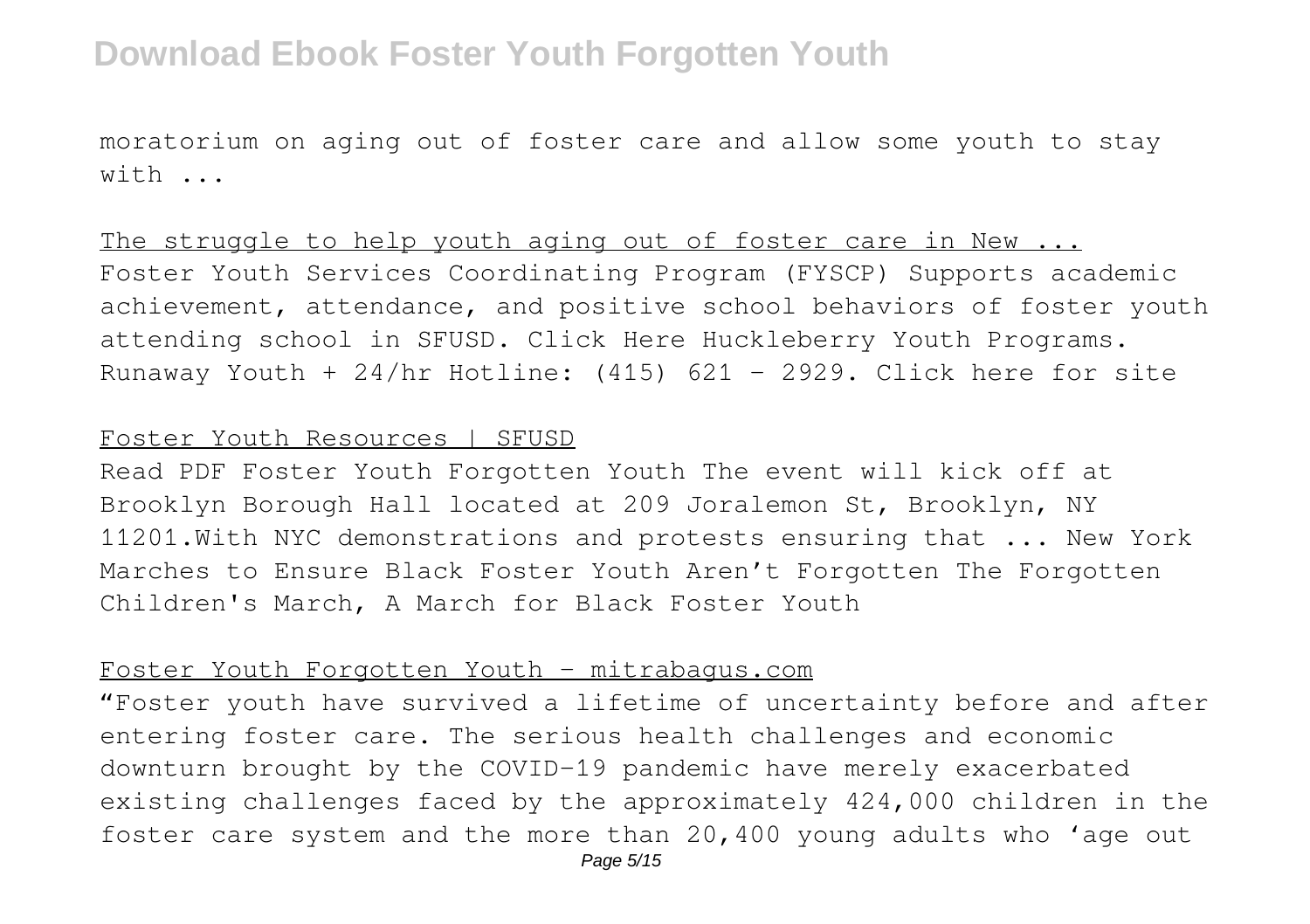...

#### Van Hollen, Warner, Colleagues Urge Relief for Foster ...

"Foster youth have survived a lifetime of uncertainty before and after entering foster care. The serious health challenges and economic downturn brought by the COVID-19 pandemic have merely exacerbated existing challenges faced by the approximately 424,000 children in the foster care system and the more than 20,400 young adults who 'age out ...

Wyden Presses for Relief for Foster Youth Facing Unique ... Under Trump, foster youth are no longer forgotten. According to the most recent data, 437,000 children in the United States are in the foster care system. While many of these children are either ...

Under Trump, foster youth are no longer forgotten Foster Youth Forgotten YouthThe Foster Youth to Independence Initiative, or FYI, provides housing assistance and other support services to young people aging out of our child welfare system.

Foster Youth Forgotten Youth | calendar.pridesource NSHE Foster Youth Success Initiative. KEYWORD . RESOURCE TYPE .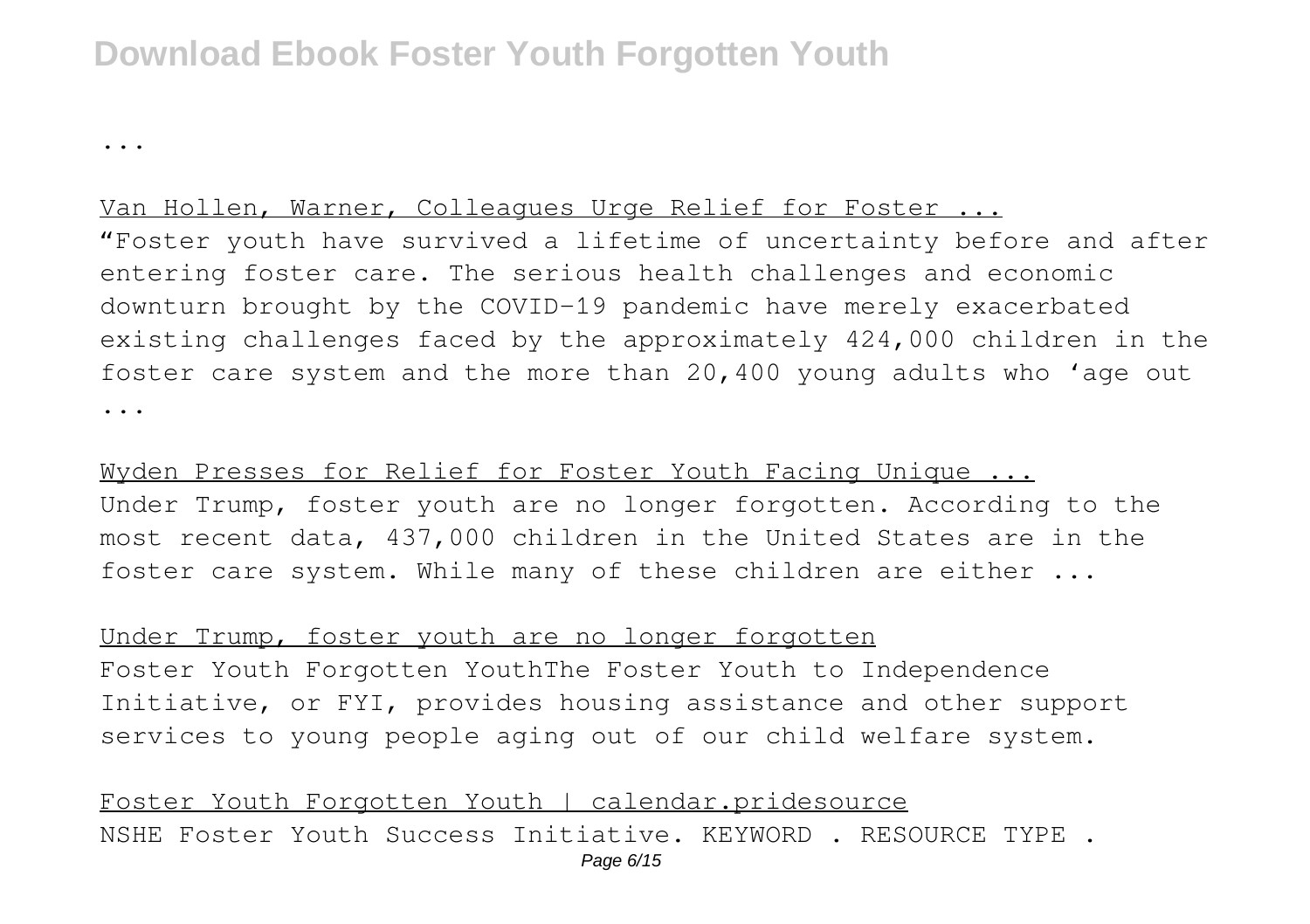Adoption. Native American. Permanence. Youth or Alumni Group. School. Other. Ombudsman (Complaints) Mental health. Health care. COVID-19. Extended foster care (age 18+) Emergency support. College / Higher education. Housing.

#### NSHE Foster Youth Success Initiative | FosterClub

Washington, D.C. - U.S. Senator Ron Wyden, D-Ore., today urged the U.S. Department of Health and Human Services (HHS) to provide relief for young people in the foster care system as they continue to face a number of unique challenges due to the COVID-19 crisis. In a letter to Assistant Secretary ...

Wyden Presses for Relief for Foster Youth Facing Unique ... forgotten youth is a lifestyle brand curating a community influenced by surf and skate culture, art and music. our goal is to convey the importance of self expression, exploration, awareness and use of imagination. a generation lost in thought.

#### Forgotten Youth | Lost in Thought

The Forgotten Children' March, A March for Black Foster Youth to Call for Reform at Brooklyn Borough Hall on September 26th, 2020PR NewswireNEW YORK, Sept. 23, 2020Organizers Demand Overhaul ...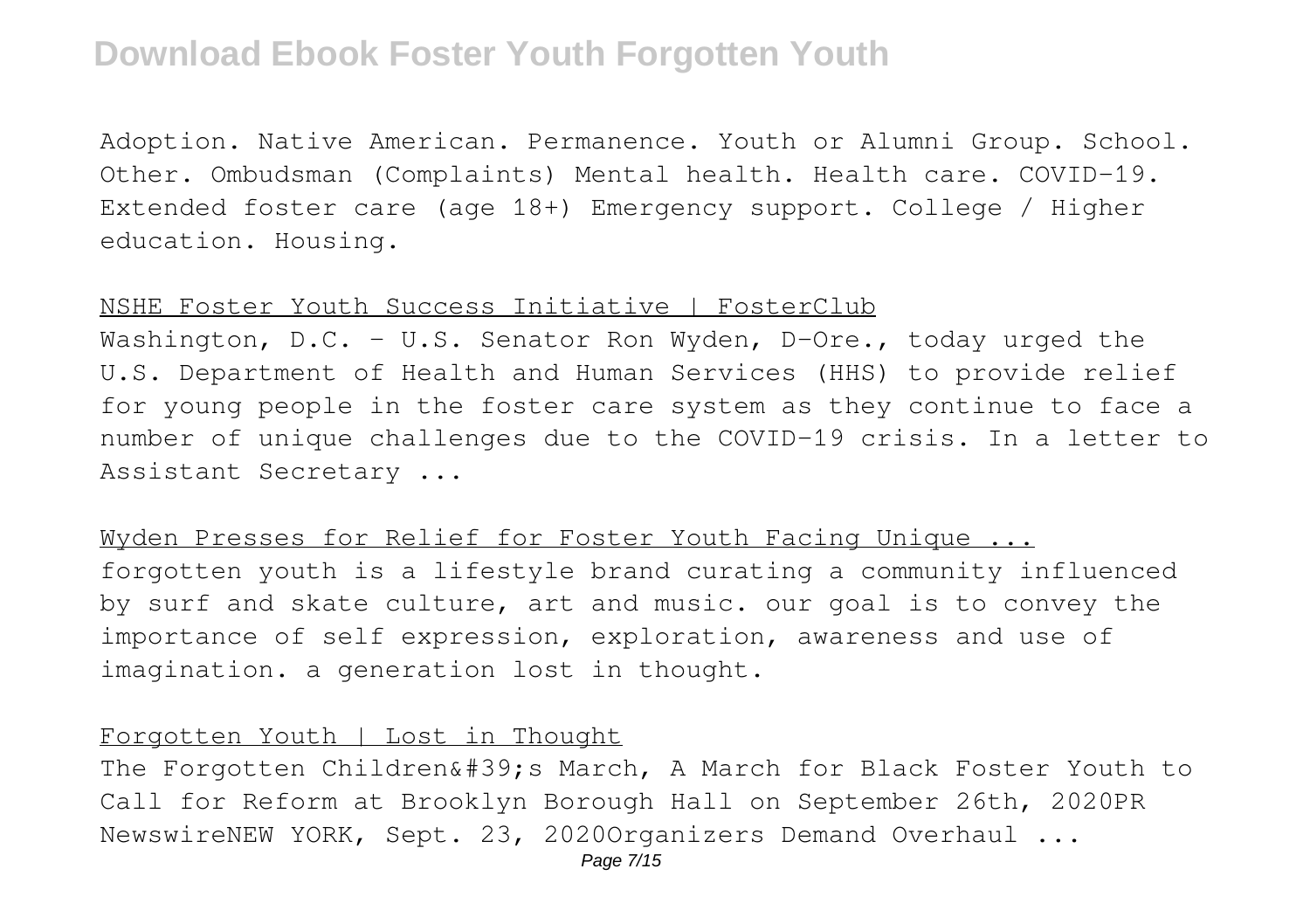The Forgotten Children's March, A March for Black Foster ... Press Release Thought Industries Joins Forces with Van Noy Valor Foundation to Increase Opportunities to Foster Youth Published: Dec. 9, 2020 at 10:10 a.m. ET

Over 400,000 US youth are in foster care, mainly due to neglect and abuse by their parents. These youth endure instability as they move from home to home, and uncertainty about their future as others make the decision as to whether they should be reunited with their families or become available for adoption. Foster Youth presents a powerful, real-world look at the lives of these vulnerable young people.

A deeply affecting exposé of America's hidden crisis of disconnected youth, in the tradition of Matthew Desmond and Adrian Nicole LeBlanc For the majority of young adults today, the transition to independence is a time of excitement and possibility. But 4.5 million young people—or a stunning 11.5 percent of youth aged sixteen to twentyfour—experience entry into adulthood as abrupt abandonment, a time of disconnection from school, work, and family. For this growing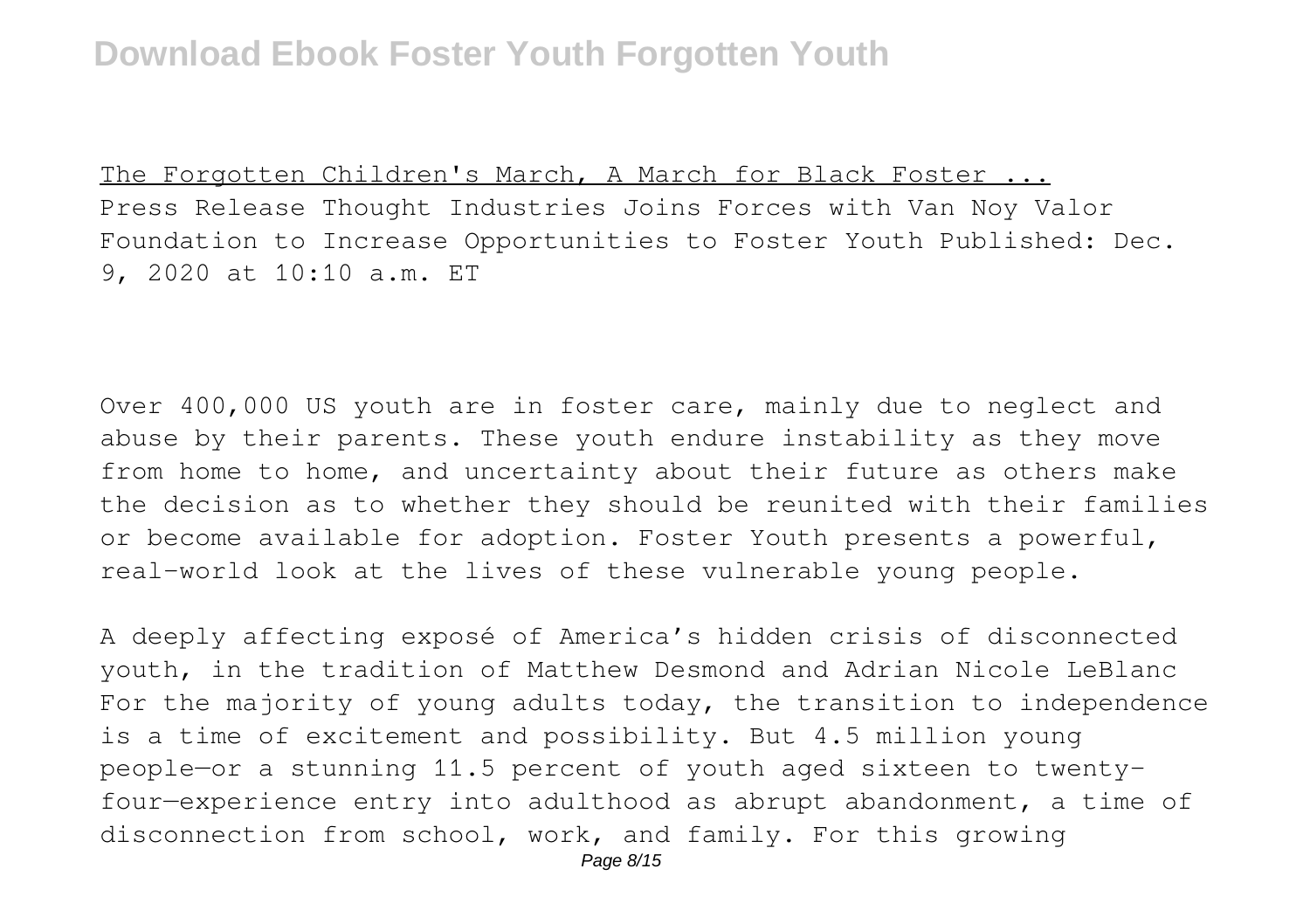population of Americans, which includes kids aging out of foster care and those entangled with the justice system, life screeches to a halt when adulthood arrives. Abandoned is the first-ever exploration of this tale of dead ends and broken dreams. Author Anne Kim skillfully weaves heart-rending stories of young people navigating early adulthood alone, in communities where poverty is endemic and opportunities almost nonexistent. She then describes a growing awareness—including new research from the field of adolescent brain science—that "emerging adulthood" is just as crucial a developmental period as early childhood, and she profiles an array of unheralded programs that provide young people with the supports they need to achieve self-sufficiency. A major work of deeply reported narrative nonfiction, Abandoned joins the small shelf of books that change the way we see our society and point to a different path forward.

Abstract: This report concludes the study of the Forgotten Half -the approximately 20 million 16 to 24-year-olds who are unlikely to attend college and will miss out on the priviledges accorded to the collegeeducated. Report commendations focus on four major strategies: (1) to enhance the quality of youth-adult relationships, both in and out of the family; (2) to expand community supports, with an emphasis on youth services and youth leadership activities, to help integrate all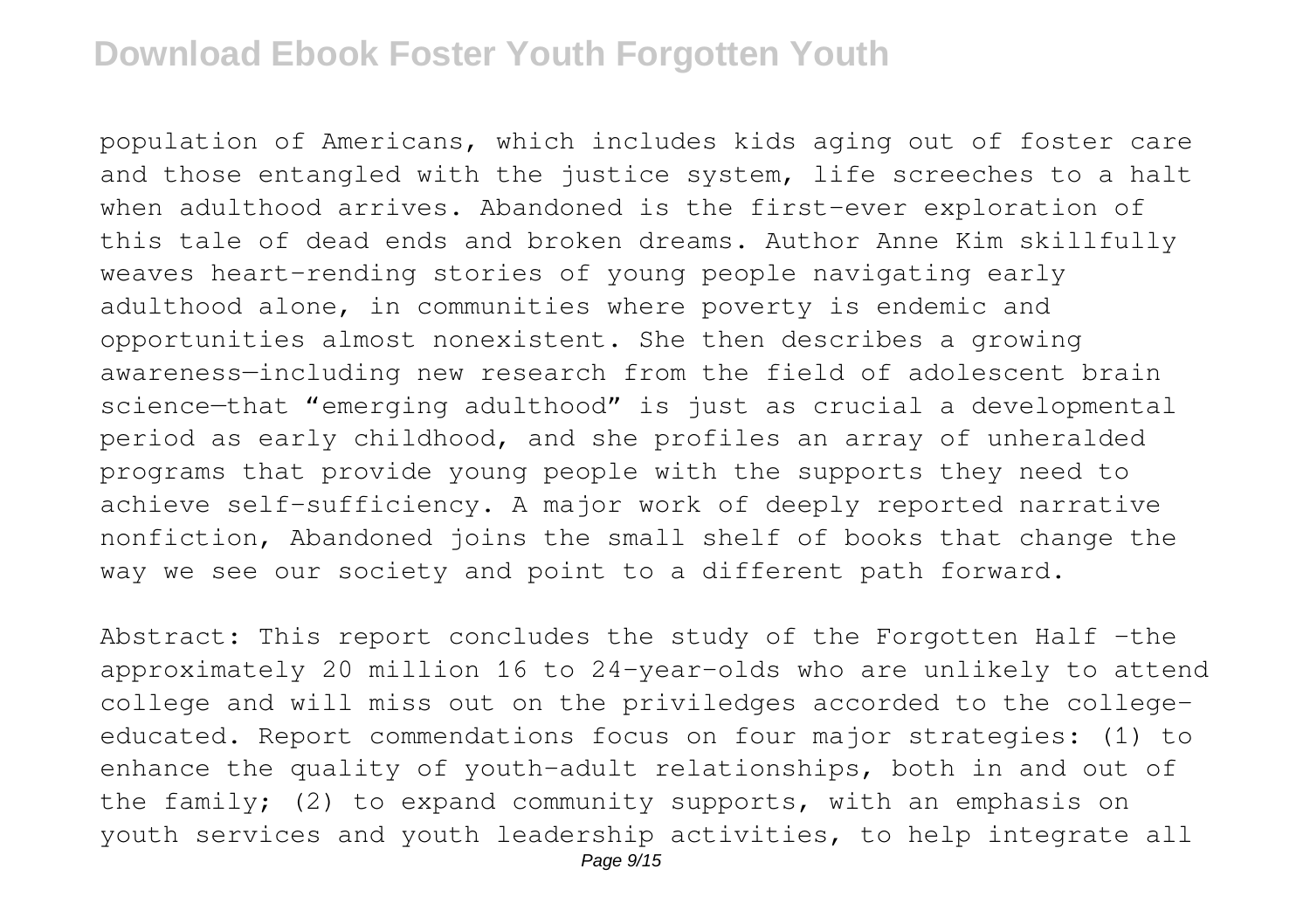young people into their communities and the nation; (3) to extend and improve current opportunities for more non-college-bound youth; and (4) to take a long stride toward more equitable youth education and training policies with a proposed new Fair Change: Youth Opportunities Demonstration Act. A chapter suggests methods for youth organizations to be more effective meeting the needs of these youth. The resource directory, appendix and publications list suggest many sources of youth development information.

The text is about a single parent's choice to become a foster parent to very difficult boys. In here, readers will discover several Do's and Don'ts for dealing with children as it shares the myths versus the facts of foster care and adoption options. Not only will you learn more about the challenge of taking care of foster kids in modern society, you will also find out that some out-of-the-box ways to address daily issues. How should one parent tackle the hygiene issues of the child? How should they be disciplined? The answers to these tough questions are just waiting to be discovered by you.

To find more information about Rowman and Littlefield titles, please visit www.rowmanlittlefield.com.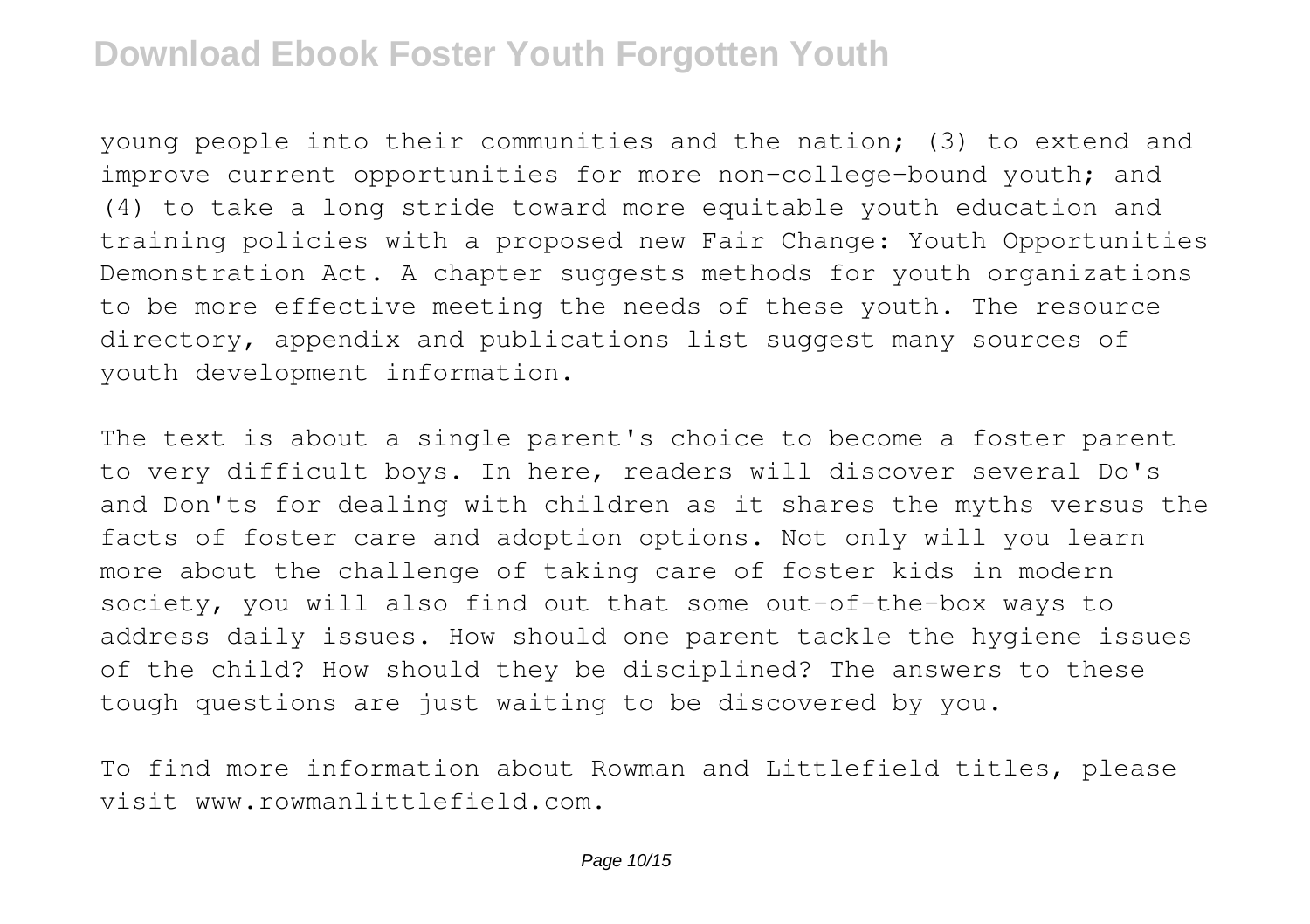In 1973 Marcia Lowry, a young civil liberties attorney, filed a controversial class-action suit that would come to be known as Wilder, which challenged New York City's operation of its foster-care system. Lowry's contention was that the system failed the children it was meant to help because it placed them according to creed and convenience, not according to need. The plaintiff was thirteen-yearold Shirley Wilder, an abused runaway whose childhood had been shaped by the system's inequities. Within a year Shirley would give birth to a son and relinquish him to the same failing system. Seventeen years later, with Wilder still controversial and still in court, Nina Bernstein tried to find out what had happened to Shirley and her baby. She was told by child-welfare officials that Shirley had disappeared and that her son was one of thousands of anonymous children whose circumstances are concealed by the veil of confidentiality that hides foster care from public scrutiny. But Bernstein persevered. The Lost Children of Wilder gives us, in galvanizing and compulsively readable detail, the full history of a case that reveals the racial, religious, and political fault lines in our child-welfare system, and lays bare the fundamental contradiction at the heart of our well-intended efforts to sever the destiny of needy children from the fate of their parents. Bernstein takes us behind the scenes of far-reaching legal and legislative battles, at the same time as she traces, in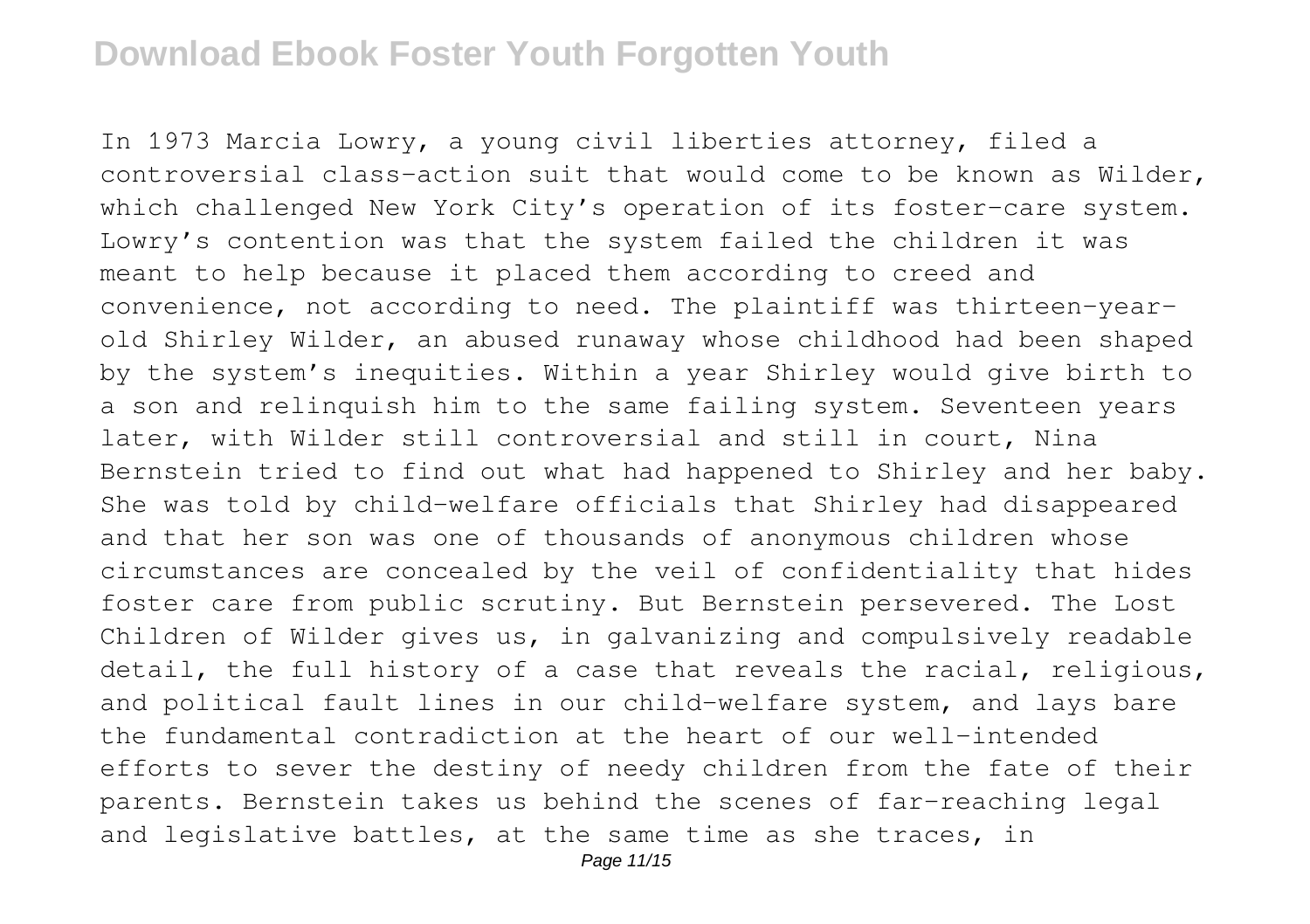heartbreaking counterpoint, the consequences as they are played out in the life of Shirley's son, Lamont. His terrifying journey through the system has produced a man with deep emotional wounds, a stifled yearning for family, and a son growing up in the system's shadow. In recounting the failure of the promise of benevolence, The Lost Children of Wilder makes clear how welfare reform can also damage its intended beneficiaries. A landmark achievement of investigative reporting and a tour de force of social observation, this book will haunt every reader who cares about the needs of children.

The Foster Youth Museum's mission is to "build awareness of the foster youth experience, from vulnerability and trauma to healing and transformation. By bearing witness to the art, artifacts, voices, and stories of youth who have journeyed through the foster care system, the museum ignites compassion and action so you can be part of empowering youth through supportive and meaningful connection."1 The Youth Training Project (YTP) and California Youth Connection (CYC) created the Foster Youth Museum (FYM) in 2006 and it is in the infancy/growth stage of its organizational lifecycle. The overarching objective for this capstone project was to assist in the creation and execution of The FYM's inaugural exhibition "Lost Childhoods."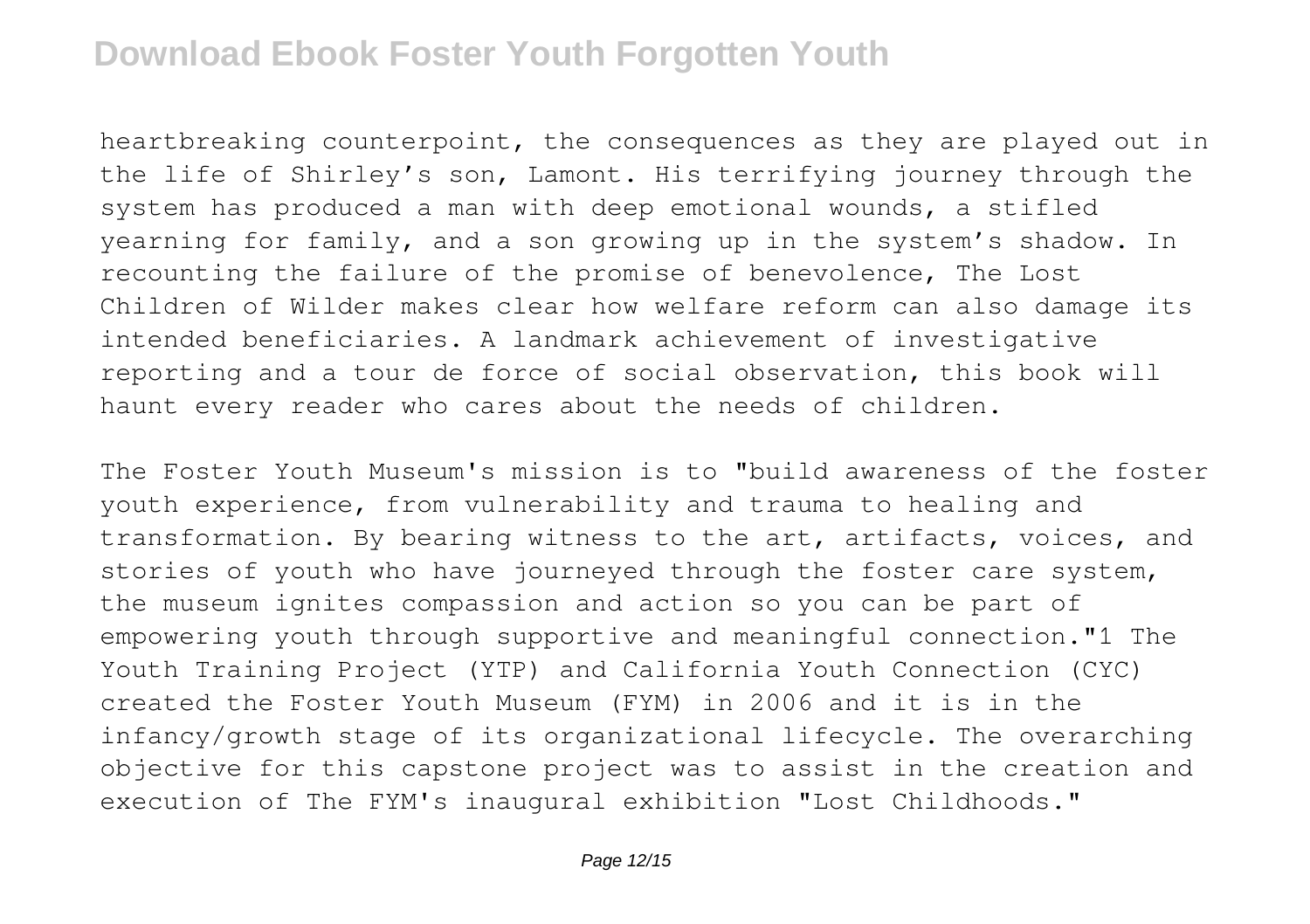Who are the forgotten? In the world of foster care there are many who have not been heard. The forgotten include, but are not limited to the children and youth in foster homes, tots and adolescents in institutions or children's homes, or those "throwaway" kids living in the garbage dumps or on the streets.  $\ldots$  IFCO, the International Foster Care Organization, is a committed band of people, spread across the globe, who care about, and care for the children, and many of the other forgotten ones, the families of the children, the caregivers, the social workers, the community. This book includes chapters from leading figures in foster care around the world. It also bears witness to more than thirty years of struggle and success to build an international network that has accomplished the following: \* Working in many countries to move children from institutions to family care; \* Providing a place where children and youth in care can be heard and empowered; \* Advocating internationally for the United Nations Convention on Rights of Children. The story is powerful, shaking the soul and moving the conscience as we hear the voices of the forgotten ringing across the years.

The Oxford Handbook of Children and the Law presents cutting-edge scholarship on a broad range of topics covering the life course of humans from before birth to adulthood, by leading scholars in law,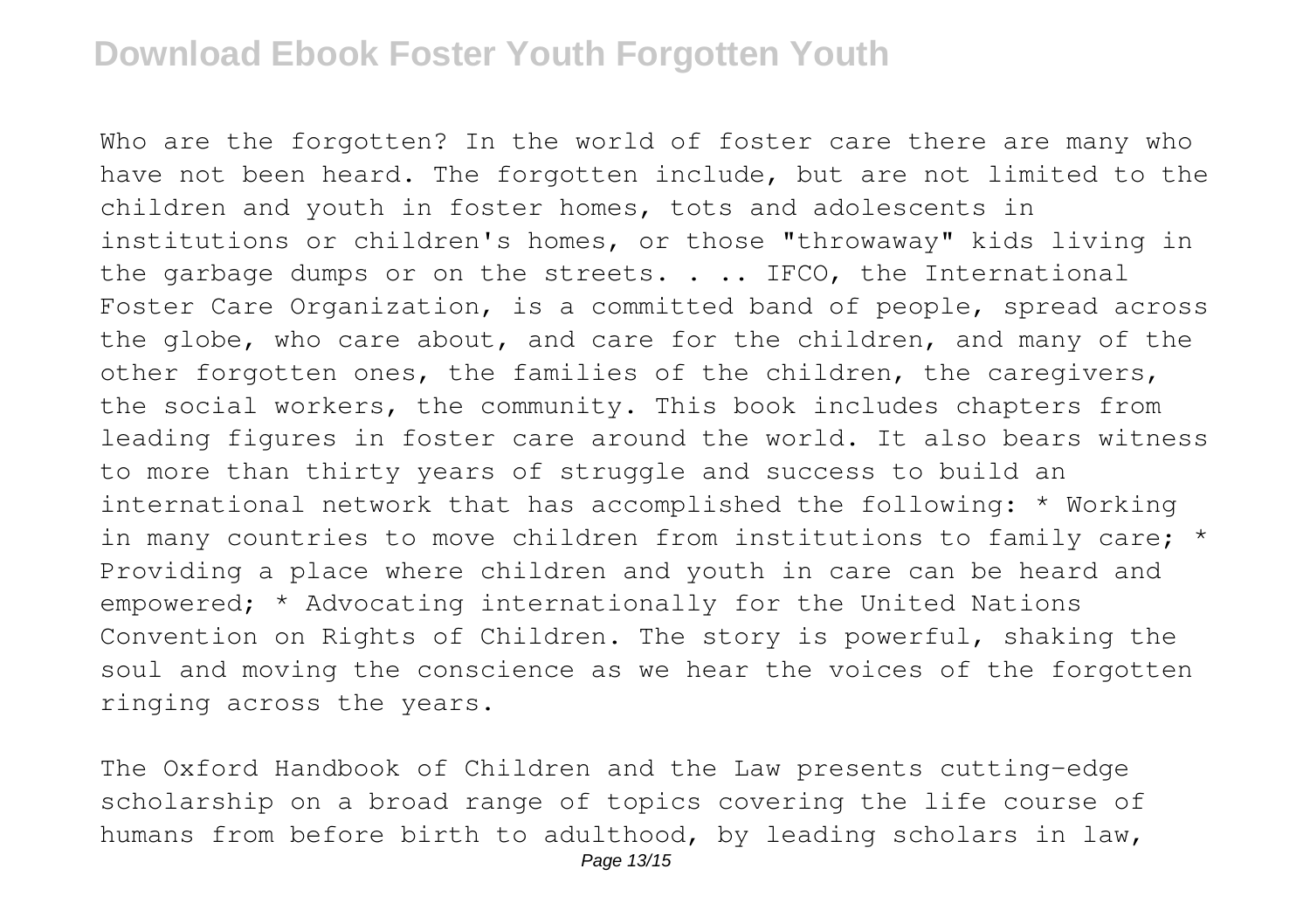medicine, social work, sociology, education, and philosophy, and by practitioners in law and medicine. An international collection of authors presents and analyzes the law and science pertaining to reproduction; prenatal life (including fetal exposure to toxic substances and abortion); parentage (including biology-based rights, background checks on birth parents, adoption, the status of gamete donors, and surrogacy); infant development and vulnerability; child maltreatment (including corporal punishment and religious defences to abuse and neglect); child protection policy and systems; foster care; child custody disputes between parents or between parents and other caregivers; schooling (including financing, resegregation, religious expression in public schools, at-risk students, special education, regulation of private schools, and homeschooling); delinquency; minimum-age laws; and child advocacy. Most chapters follow a format wherein they first describe the most debated or dynamic issues in each topical area, then explain in depth the law and/or science pertaining to the author's particular focus, and finally offer arguments and recommendations as to law and policy in that area. The normative component aims to advance discussions and debates in vital areas of contemporary child welfare law and policy. The Handbook is an essential resource for scholars and professionals interested in the intersection of children and the law.